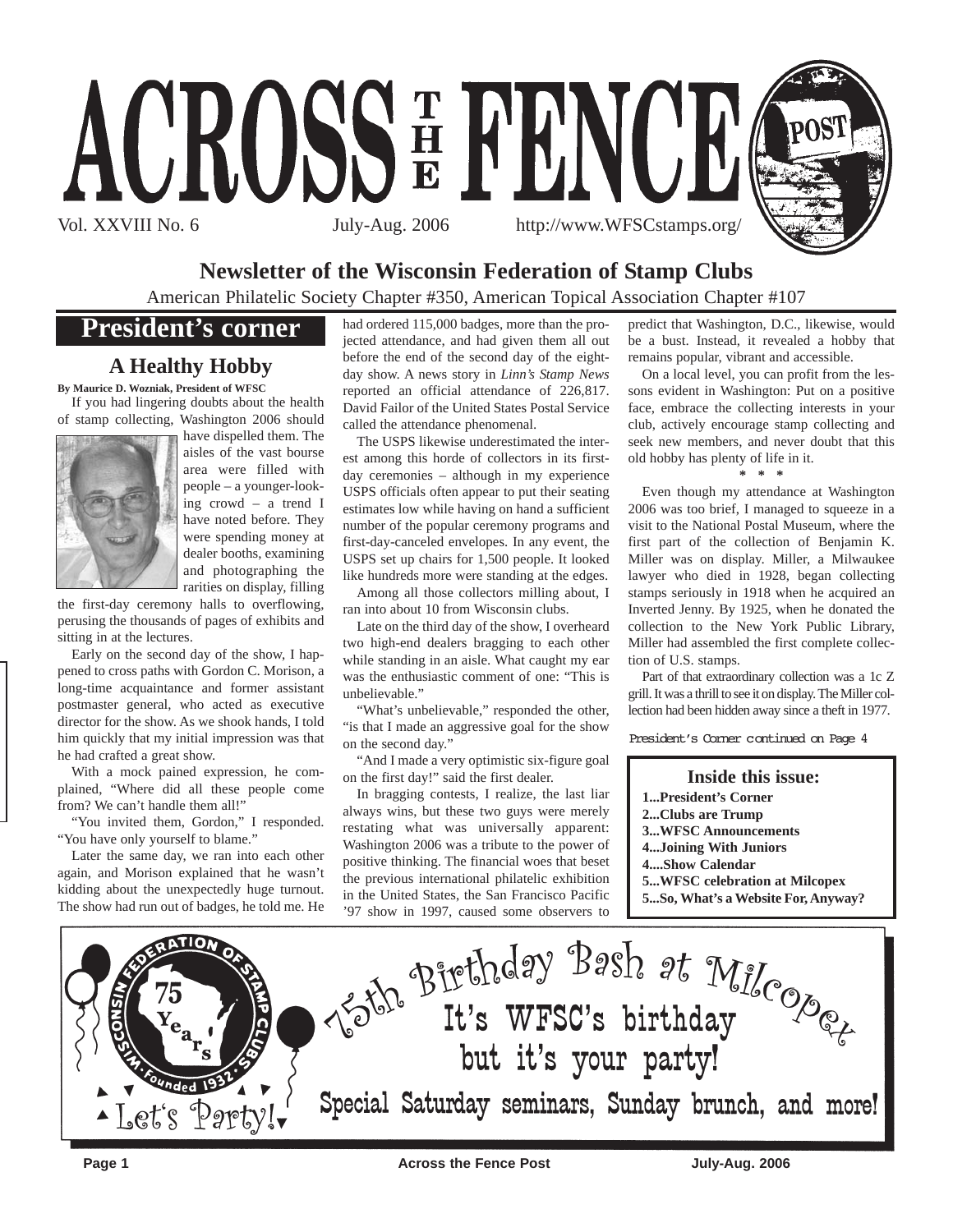### **Clubs are Trump**

**By Maurice D. Wozniak, President of WFSC** The newsletter of the North Shore Philatelic Society of Glendal, Wis., recently started its 15th year of publication. Editor Howard H. Perlick patted the club on its collective back and reminded members to send in news of special events and personal experiences for publication.

Besides its reminder of club meetings (which should be a prominent part of *every* club's newsletter), the North Shore newsletter includes listings of coming stamp shows, USPS new issues, members' birthdays and information on events planned by other area clubs.

The purpose of most newsletters of WFSC member clubs should be to kindle interest in the stamp collecting hobby and drum up attendance at club meetings.

*Rockford Stamp Notes* of the Rockford Stamp Club (Ill.) makes good use of full-color printing. Forthcoming U.S. stamps, for example, are shown in full color. Also, a recent series on airmail stamps was illustrated in color. If you have the capability of using color, be sure to use it. Rockford also has instituted free want ads for members in its newsletter.

Some newsletters, such as the one from Central Wisconsin Stamp Club in Stevens Point and Port Edwards, is based largely on the minutes of the two meetings every month. The club makes good use of clip art for illustrations.

The Northwoods Stamp and Coin Club of Rhinelander includes a trivia question, which is answered the next month.

The Open Album of the NML Stamp Club reproduces cartoons and news articles with a mail theme, and the ATA Chapter #5 mailings include humorous items gleaned from various sources.

### **Program ideas**

John Fisher, who has been manager of the main post office in Milwaukee for 15 years and who is a member of the Milwaukee Philatelic Society, gave an insider's view of the post office. His talk was summarized in the *Milwaukee Philatelist* newsletter.

Did you know, for example, that 80% of the mail is untouched by human hands, except your deposit and the carrier's delivery? And Fisher said Italy is known as the "Black Hole" of mail delivery because so much is lost without a trace.

"My Collecting Passion" is the dramatic billing for a members'

show-and-tell program at the Waukesha County Philatelic Society.

"Say the Magic PhilatelicWord — and Win!" started with the Waukesha County group and spread to ATA Chapter #5. Members bring stamps, covers or other philatelic items and say a few words about them, being sure to use philatelic terms in the description. A moderator has a secret list of more than 50 terms, and if a presenter uses one of the terms he or she wins a prize ("stamp bucks" or raffle tickets, for these clubs). With a variety of items, members' chances of saying a secret word are enhanced

#### **What others are doing**

At the Kenosha Stamp and Cover Club, Serge Logan was elected vice president for his fourth term, and Fred McBeth was elected secretary.

Clete Delvaux, editor of the *Green Bay Philatelic Society Newsletter*, was surprised he had eight entries in his St. Patrick's Day challenge. The challenge was for members to bring 10 face-different green stamps to the April club meeting. But he found that some members didn't know what "face-different" meant. Members in our clubs have varying levels of sophistication, and program planners might want to include some basic instruction or question-andanswer sessions to help beginners feel included. The Waukesha County Philatelic Society had a recent program on the basics of soaking stamps, for instance.

The Northwoods Philatelic Society of Iron Mountain, Mich., netted about \$200 from a Felch Centennial cover project and plans to use the profits to buy philatelic resources for the North Dickinson School library, an investment in the future. The project also attracted a new club member from the Munising area farther north.

**\*\*\***

Information for "Clubs Are Trump" is gathered from club newsletters. Please send them to Maurice D. Wozniak, 1010 Berlin St., Waupaca WI 54981.

President's Corner, from Page 1

You can see the first part of the Miller collection, with stamps to 1894, for awhile yet. In fact, the other 1c Z grill that has been in the news the last few years was to be added to the Miller display after Washington 2006. The second part of the Miller collection will be on display at the museum from Nov. 5, 2007, to Jan. 12, 2009.

## **Wisconsin Federation of Stamp Clubs officers** Across the Fence Post is the official publication of

PRESIDENT Maurice D. Wozniak 1010 Berlin St. Waupaca, WI 54981 715-258-2025 berliners2@sbcglobal.net

### VICE PRESIDENT Hank Schmidt P.O. Box 3153

Oshkosh, WI 54903 artcoy@vbe.com

### CENTRAL OFFICE/SECRETARY Vacant

### TREASURER

Paul T. Schroeder 1750 W. 5th Ave., Apt. F Oshkosh, WI 54902 920-426-2059

### VP YOUTH DIVISION

### MaryAnn Bowman P.O. Box 1451 Waukesha, WI 53187

NE REGION VP

Al Marcus (maram@tds.net) Green Bay Phil. Soc. Northwoods Phil. Soc. (Iron Mountain) Outagamie Phil. Soc. Wisc. Postal Hist. Soc.

### EAST CENT. REGION VP Vern Witt

Fond du Lac Stamp Club Kettle Moraine Coin & Stamp Club Manitowoc Phil. Soc. Oshkosh Phil. Soc. Sheboygan Stamp Club

### SW REGION VP

Valerie Cook Badger Stamp Club Baraboo Stamp Club Janesville Stamp Club Monroe Stamp & Postcard Club Rockford Stamp Club

SOUTH CENTRAL REGION VP Art Gaffney stehlee@aol.com

Waukesha County Phil. Soc.

### SE REGION VP Art Schmitz piscine@execpc.com

Am. Top. Assn. (Chap. 5) Belle City Stamp Club Kenosha Stamp & Cover Club North Shore Phil. Soc. (Milw.) Northwestern Mutual Stamp Club Polish American Stamp Club Wauwatosa Phil. Soc.

### Art Petri

American Air Mail Soc. (Billy Mitchell Chapter) Germany Phil. Soc.

(Chap. 18) Italian American Stamp Club Milwaukee Phil Soc.

#### CENTRAL REGION VP Gregg Greenwald

bluebird@tznet.com

Central Wisc. Stamp Club Chippewa Valley Stamp Club Northwoods Stamp & Coin Club (Rhinelander)

Wisconsin Valley Phil. Soc.

the Wisconsin Federation of Stamp Clubs, Inc., a 501c3 non-profit organization. WFSC also is a life member of the APS (since 1953). For more information about WFSC, please contact the Central Office.

AFTP is published monthly September through April, and every other month May through August (10 issues per year). News of Wisconsin collectors, club news and gratis original philatelic features are welcomed. The editor accepts submissions in any format, but prefers email if possible. Editor reserves the right to make editorial changes to submitted copy.

material appearing in AFTP not carrying an individual copyright notice may be reproduced only by not-

for-profit organizations, provided the author(s) and AFTP receive credit or attribution. All materials carrying an individual copyright notice are the sole property of the author(s). Unless explicitly stated by an officer in conjunction with official WFSC business, opinions expressed by the editor or individual authors are not the method with official WFSC business<br>expressed by the editor or individual<br>not necessarily endorsed by the WFSC.

Submission deadlines for editorial and avertisingmaterials are for the 1st of the month preceding month of publication (i.e. Jan. 1 for Feb. issue).

All show calendar information, along with all other editorial matter and listings, should be sent to: Wayne L. Youngblood, Editor ATFP, P.O. Box 262, Iola WI 54945- 0262. (yngblood@athenet.net) phone: 715-467-4416.

Advertising material and payment should be sent to Dave Carney, Advertising Manager, AFTP, P.O. Box 55, Kimberly, WI 54136-0055. (dcarneyl@new.rr.com) pnone: 920-687-9077. For a complete list of advertising rates and policies (display, classified and listings), request a copy from the advertising manager.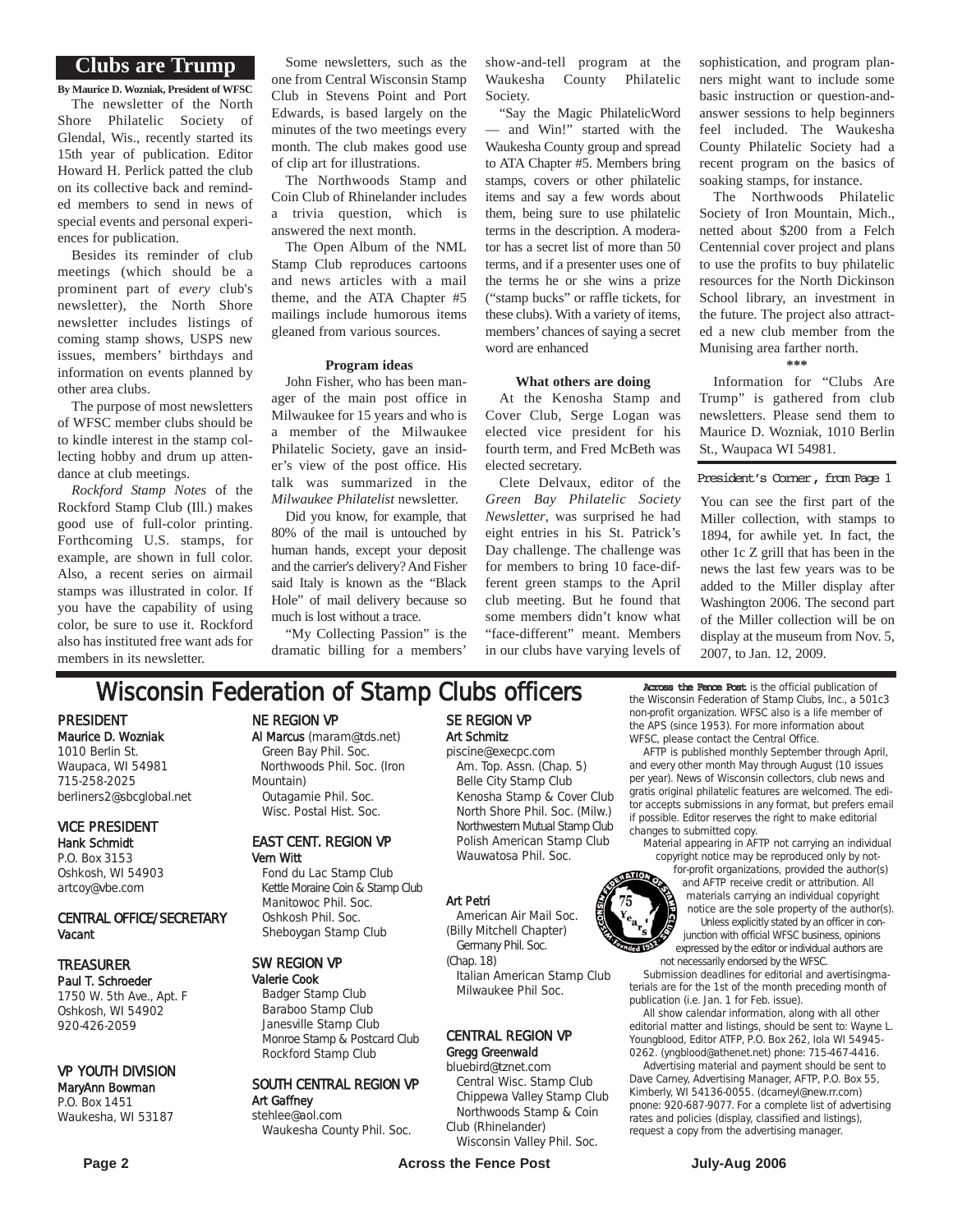## **WFSC Announcements**

### **2006-07 SHOW/BOURSE/MEETING INFO FLIER**

TheWFSC Show/Bourse/Meeting flier will be updated and sent with the September issue of *ATFP*. This sheet is read by most collectors throughout the state.

If you want your show, bourse or meeting listing to appear on the list (covering events through the summer of 2007), send details – no later than Aug. 1, 2006 – to Karen Weigt, 4184 Rose Ct., Middleton, WI 53562-4339 (608-836-1509) or e-mail karenweigt@earthlink.net. Include a contact name, address, phone number and e-mail address. The events calendar will also be published on the WFSC Web site.

## **Prospectus available**

The exhibitor prospectus for Milcopex 2006 is available. The show will feature up to 200 16-page exhibit frames of all types of philatelic material.

Milcopex, the annual show sponsored by the Milwaukee Philatelic Society, is a qualifying show for the American Philatelic Society's World Series of Philately. The show will be held Sept. 15-17, in the Baton Rouge room of the Four Points Sheraton Milwaukee Airport Hotel.

Other features of Milcopex 2006 will include a 40-dealer bourse and the annual convention of the Mobile Post Office Society.

For more information about the show, or for an exhibitor prospectus, please write to Robert Henak. Exhibits Chairman, Box 170832, Milwaukee, WI 53217-0832, or by email (henak@execpc.com). The club's website is found at www.MilwaukeePhilatelic.org.

**WORLDWIDE** AND TOPICALS Peter D. Adamini 1566 W. Mason St. at Beacon Center Green Bay, WI 54303 Office: 920-499-6886 Home: 920-437-3477 E-mail: pdadamini@msn.com We buy and sell... U.S. Stamps & Foreign Stamp Coins<br>Gold Post Cards **Diamonds** Coin & Stamp Supplies Royal Doulton Figurines Anri<br>Antiques Cha unnes.<br>PrJugs Hummel Iowa's Largest Stamp Buyer Mail Order Service Available **Stamps 'n' Stuff® 8190 Hickman Rd.**<br>Des Moines, IA 50325-4405 Mon. 10 - 5<br>Tues. - Fri. 10 - 6<br>Sat. 10 - 4 Phone 515-331-4307 JERRY & BARBARA KOEPP<br>Orders 1-800-999-5964<br>Fax 515-331-4957 Email jbkoepp@msn.com<br>http://www.stampsnstuff.com  $11-06$ 

### **MIKE LYBARGER JOINS WFSC SPEAKERS BUREAU**

Please take note of this addition to our Speakers Bureau listing. Mike is prepared to speak on the following four topics:

- (1) How to identify CTO stamps
- (2) German inflation issues 1918-1923
- (3) How not to invest in stamps
- (4) What's in the catalogue?

Mike can be contacted to present a program for your club by writing to him at 629 Sheldon St., Madison, WI 53711, or by contacting him by phone at 608-238-3893. He prefers Saturday afternoon or early evening weekday meetings, especially during the winter months. Mike also prefers to restrict his travel to within 150 miles of Madison, unless some overnight accommodations are offered. Further, he would appreciate reimbursement for gas and costs involved for photocopying handouts.

We welcome Mike to our Speakers Bureau. If you'd like your name added to our bureau listing, contact: Karen Weigt, 4184 Rose Ct., Middleton, WI 53562, 608-836-1509, karenweigt@earthlink.net.

## 100

Br. Commonwealth **Large, good-quality stamps, including many Malta high values (used) \$10.00 cash** *Please send orders to:* **Joseph Farrugia, Biancaville, Philip Farrugia Styr. Zurrieg, ZRQ O5 Malta.** *E-mail farj@maltanet.net*



TKURZINSKI2002@YAHOO.COM · 815-262-9117

### **By MaryAnn Bowman Joining with Juniors**

KIDSfest, a family-oriented weekend of fun, entertainment and hands-on activities was held at the State Fair Park Expo Center in Milwaukee, April 8-9. The Wisconsin Federation of Stamp Clubs was there! Stamp collecting was highlighted in a positive way and volunteers worked to introduce our hobby to thousands that may never have thought of stamps as a hobby for their children.

The booth was sponsored and paid for by WFSC. As a not-for-profit organization, fees were considerably less than those of commercial ventures at the show, though still expensive for a small group. A monetary gift that had been earmarked for youth activities was tapped for the financial resources needed to undertake this outreach program.

Was it a success? You be the judge! The booth location was great – located next to the Jelly Belly Candy Company (giving away free samples), and across from the Mad Scientist, with ongoing demonstrations. Steady traffic passed by throughout the show (attendance was estimated at more than 20,000 fathers, mothers and children).

The 10- by 10-foot booth was decorated with stamp posters. An eight-foot table across the front of the booth had just enough room for a tri-

Joining With Juniors continued on Page 4

## **Frederick L. Ericksen 1922-2006**

Known sometimes as "Fearless Fred," Frederick L. Ericksen, longtime member of the Fond du Lac Stamp Club closed a well-worn album April 21. Fred also was a member of both the Oshkosh and Ripon philatelic societies for many years.

Fred began his philatelic activities as a youngster at the old Fond du Lac YMCA Stamp Club. His father's automotive business provided an unending source of used stamps from letters and packages.

While Ericksen's philatelic interests throughout his life covered a wide variety of areas, his later years were focused on exhibit-oriented collections of stamps featuring the orchid.As a past president of the Fond du Lac Men's Garden Club, this activity probably suggested the direction of his last philatelic concentration.

Mr. Ericksen was long acquainted with Fond du Lac's heavy-hitter collectors, including Philo and Elmer Foote and Dr. E.V. Smith. He was a past president of the Fond du Lac Stamp Club and served the WFSC as East Central Region Vice President (1984-96). He also served s delegate to many WFSC meetings and was inducted into the Wisconsin Philatelic Hall of Fame. In later years, Mr. Ericksen participated as the club's youth leader.

Truly, an important space in the Big Album has now been filled.

*(submitted by the Fond du Lac Stamp Club)*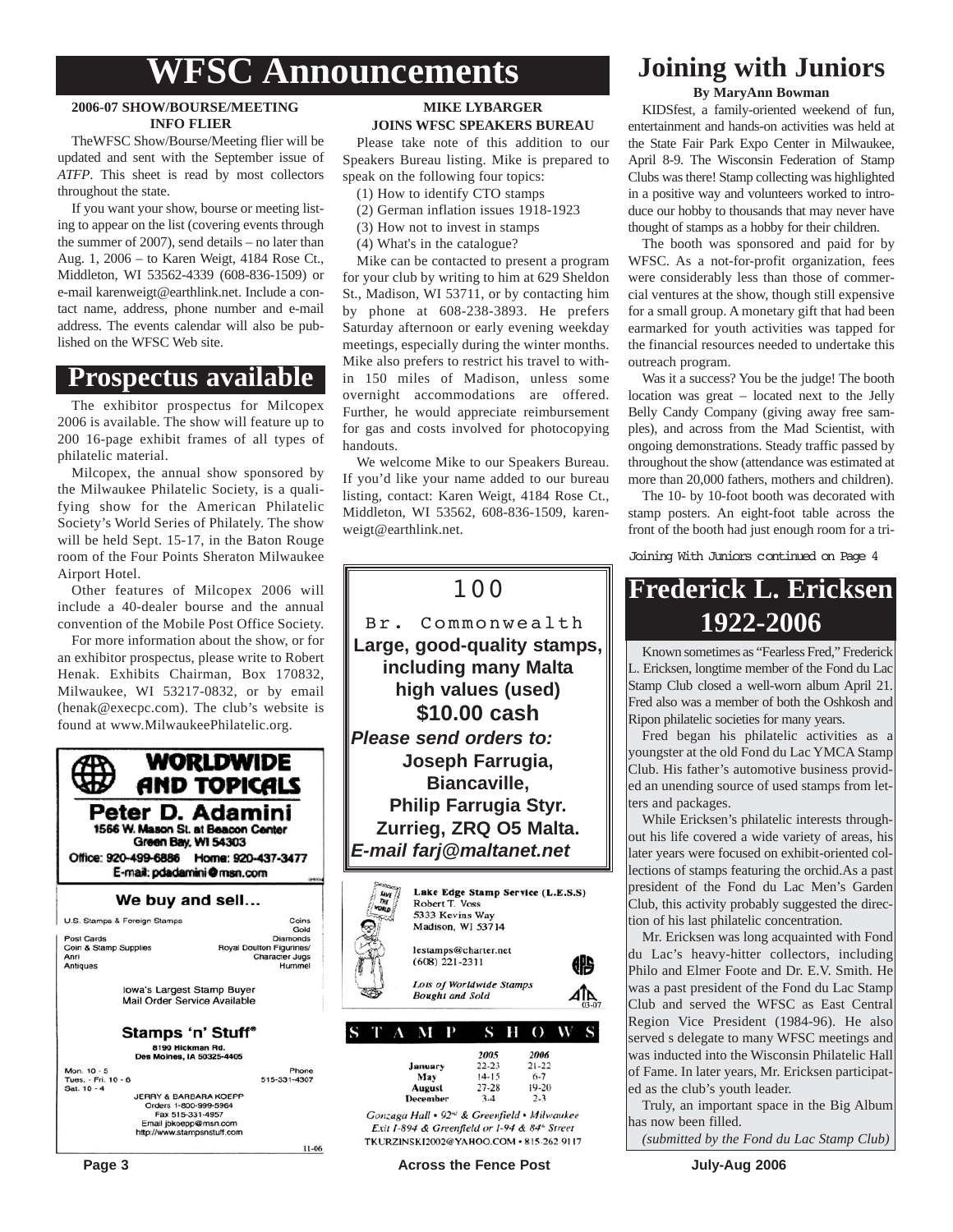

## Show Calendar and Registry List your show, bourse, auction or other event here! Calendar listings are free for one WFSC member-club event per year. Classified advertising rates apply for all non-mem-

bers and other events appearing in this section.

**Special event! Aug. 24-27 September 15-17** United Methodist Church, 2227 4th St., APS Stampshow '06 is coming to Wisconsin's back yard! Donald E. Stephens Convention Center, 5555 N. River Road, Rosemont, Ill. Contact: APS, 100 Match Factory Place, Bellefonte, PA 16823 www.stamps.org Milcopex '06 Milwaukee Philatelic Society Four Points Sheraton Milwaukee Airport, 4747 S. Howell Ave., Milwaukee, WI Contact: Art Petri, 3754 S. 67th St., Milwaukee, WI 53220 (414-327-4320) www.MilwaukeePhilatelic.org

### **September 30**

Wausaupex '06 Wisconsin Valley Philatelic Society Wausau Labor Temple, 318 S. 3rd Ave., Wausau, WI (10 a.m. to 4 p.m.) Contact: WVPS, Box 71, Wausau, WI 54402-0071 (nelsojm@yahoo.com)

### Juniors, continued from Page 3

fold table display, free literature and two youth-oriented games. Most popular was an electronic circuit board game that matched topical collecting subjects to postage stamps depicting them. Kids of all ages were attracted to the stamps, and even the youngest was able to work the game board if an adult or older child read the stamp collecting subjects. Those completing the activity were given either a packet of stamps or a USPS coloring book.

Many stopped to pick up the free literature that included *Mekeel's* "Youth Center," the USPS *Introduction to Stamp Collecting* booklets, the ATA's *Mini-Adventures in Topical Stamp Collecting* and other informative brochures. Also at the table was an "Information Request" sheet, which visitors could fill out to request information about Stamp Camp, the Boy Scout Stamp Collecting Merit Badge program and the location of local stamp clubs. Of course, there also was the occasional person who had a collection and wanted to know how to dispose/sell it.

I also presented a hands-on activity both days in the Travel Pavilion, one of six specific-themed areas. Children colored and created an ethnic doll (top and bottom) with the mid-section of the doll reserved for a four- by six-inch file card upon which they could hinge stamps of their choosing from the country of the ethnic doll chosen. The activity was actually geared for the eight- to 12-year-old attendees, but most of the participants in this activity were younger and unable to hinge the stamps themselves. As a result, on the second day, I had premade some cards so that they would be ready to go if needed. The activity received a lot of favorable comments from the parents accompanying the kids.

**November 4**

Monroe Stamp and Postcard Show Monroe Stamp and Postcard Club

Monroe, WI (9 a.m. to 4 p.m.) Contact: Earl Button, 1214 2nd St., Monroe, WI 53566 (ebutton@tds.net) (608-328-2827)

> Support Philately & WFSC members Use stamps Whener possible!

TOSAPEX '06 Wauwatosa Philatelic Society Gonzaga Hall, 1435 So. 92nd St., West Allis, Wis. Contact: John Fagan, Box 13102, Wauwatosa, WI 53213-0102

**Oct. 28-29**

There were several personally rewarding moments, such as when Gina Ritter, a former Junior Philatelists of America member introduced herself. Now a mother herself, she recalled fondly helping me out at the JPA table at Milcopex shows. I was especially pleased when Ellice Miller's sister came up and introduced herself. Ellice had been featured in one of these

CENWISPEX '07 Central Wisconsin Stamp Club JADECO Stamp and Hobby, North Point Mall, 200 Division St., Stevens Point, Wis. Contact: J.D. Manville, Box 845, Stevens Point, WI 54481 (715-341-5555) (jadeco@charter.net)

### **Feb. 11, 2007 March 31, 2007**

OUTAPEX '07 Outagamie Philatelic Society Columbus Club, 2531 N. Richmond St., Appleton, 10 a.m. to 5 p.m. Contact: Al Marcus, Box 11, Appleton, WI 54912 (maram@tds.net) (920-725-0798)

U.S. Stamp identification puzzler The illustration at left is enlarged and taken from a U.S. stamp design. Your job is to correctly identify the stamp (by issue and date of release) to win a prize. All correct entries win. **How well do you know your country's stamp designs?**

Please send all entries to: Stamp Identification Puzzler Wayne Youngblood, Box 262, Iola, WI 54945-0262. Answer to appear in the Sept. AFTP

columns many years ago when she was exhibiting flowers. Her *How Writers Use Flowers to Interpret Their Ideas* was shown at Pacific '97. I lost contact with her when she went to college but am happy to report that she is now a successful career-oriented young lady.

Then, too, there was a mother and daughter who stopped by and the daughter was interested in the stamp display. She was quite surprised when her mother admitted to having an album of stamps and to being a collector. The mother promised to show her daughter the stamps when they got home – perhaps the start of another new philatelist.

One of the show organizers stopped by to inform me that her son had visited my booth the day before. At home she tried to get him to talk about what he had seen and done at the show, but without much success until he brought out the packet of stamps he had received and started to "play" with them. Needless to say, I gave that mother another packet of stamps, and a few other special items I brought along for the occasional child who shows an exceptional interest in stamps.

How do you judge the success of the event? Is it by the number of stamp packets given away? The contacts made? Community service? Personally rewarding moments?

I had the opportunity to talk to the show organizers, since, of course, they want to have us back at next year's show. I shared my concerns about the costs of funding such a venture with our small treasury. I also addressed the possibility of soliciting other hobby-related groups as a way to encourage children to explore other (perhaps more sedentary) interests and hobbies.

I can envision groups promoting coin collecting, rock hunting, model railroading and a host of other specialties. I also suggested that if the space within the exhibition area was too expensive for small groups such as ours, that they might think in terms of allowing table displays in the wide hallways of the convention center and charge a smaller table rental fee. I don't know whether any of the suggestions will be taken seriously, but I can see advantages to including other hobby groups at KIDSfest.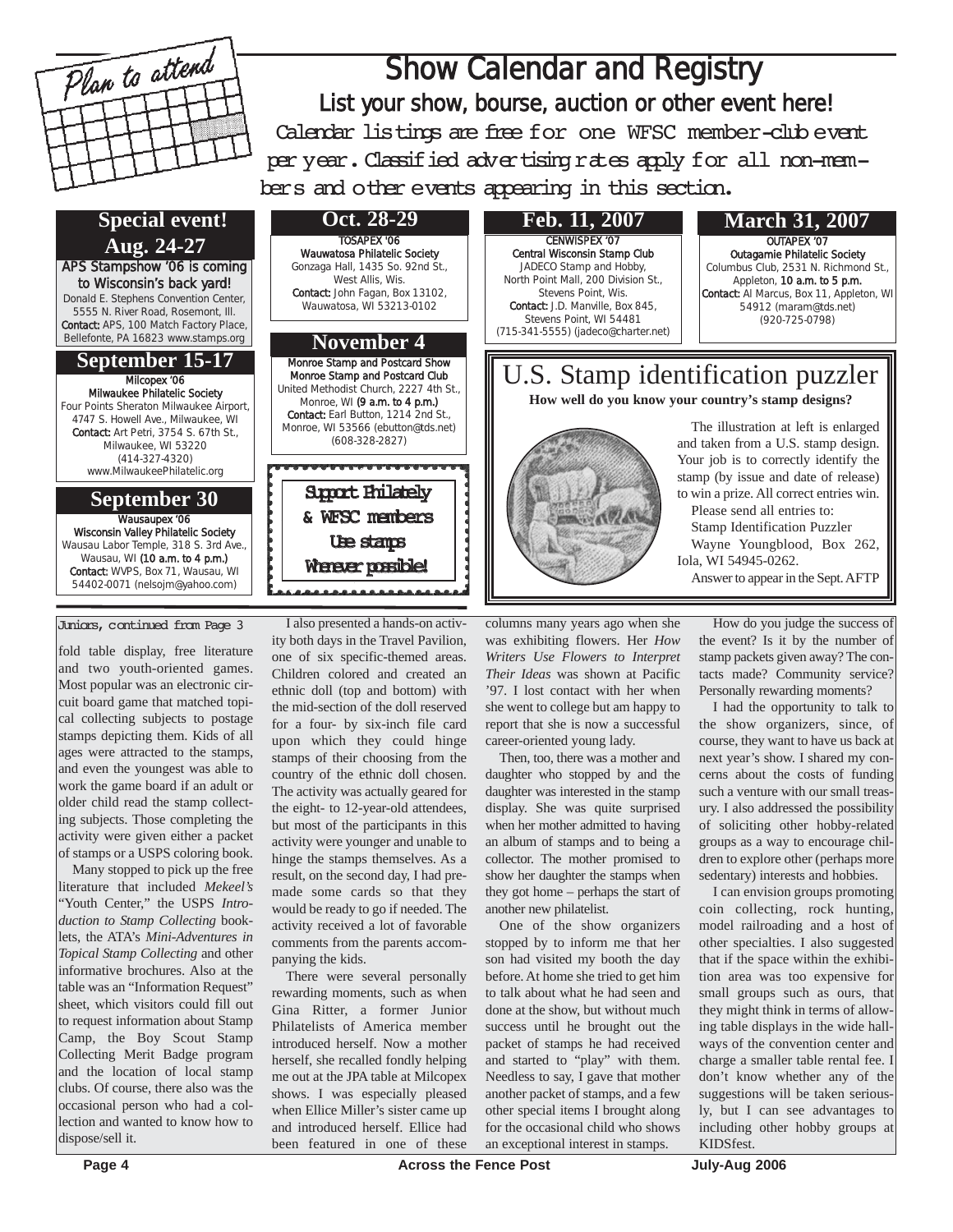# **So, What's a Website For, Anyway?**

### **by Steve Kluskens WFSC Webmaster**

I'm pleased to take over operation of the WFSC website, www.wfscstamps.org as Webmaster, in this, our 75th year. I'm impressed with the foresight of the organization to have a site with such a long history (web-wise), and with the diligent work prior webmasters have put into the content.

Though I do this sort of thing for a living, I'm not one who thinks everybody needs a website. They're handy for volunteer organizations because they're a cheap way to reach out to new members and communicate with current ones.

If, for instance, a parent wants to find a local stamp club to encourage a child's burgeoning interest,

the most likely method is to type a few **I** www.wfscstamps.org words into  $a \rightharpoonup - - -$ search box on the computer at it. Web design evolves rapidly, so home.

Take "Green Bay Stamp Club," for example. Viola! In my favorite search box, the Green Bay Stamp and Coin Show comes up No. 1, a page from our own *Across the Fence Post* comes up No. 2 and a chapter of the AFDCS is No. 3. It can be the same story for a lucky new retiree who finally has some time to take the albums down from the shelf and wants some socialization to replace the office.

For current members, websites are a great way to fill in the blanks between meetings. You can check to see if that bus trip is still going, or which time slots haven't been filled to hold down the club table at the next stamp show. Was there an error in the last newsletter? Correct it on the website; at least a few will see it before the next meeting.

How many people will see the website? That depends on how upto-date you keep your web page. If the webpage always has current info, word gets around and members will go to it for current information. Search engines will actually push your page up the list if it's been modified recently.

That's where I come in. I will post your information on your club

page within a couple days of receiving it — even sooner if you mark it "urgent!"

Please Email your club's information to me if you can (stevek@mediaprodevelopment.com). Mail it with commemorative stamps if you can't (N21531 Chapman Road, Niagara, WI 54151).

That way, when someone in your area types in your town's name and "stamp club," they'll find you and show up at your next meeting. Or, when a collector searches for

"Wisconsin commemorative cachets," they'll be looking at your club's current project, with information on how to order one. If you peek at the website now,

you'll see **WFSC Website address:** I I've made some  $\cdots$   $\cdots$   $\cdots$   $\cdots$   $\cdots$   $\cdots$ I've chosen a minimal, informationoriented look to hold us until we get fancier. This is helpful for keeping the attention of users who connect via telephone dial-up; such pages typically load 4-5 times faster now.

I've built keywords into every club and dealer page, specific to that club or dealer. Keywords are invisible to users, but most search engines use them to know what a

### *"I will post your information on your club page within a couple days of receiving it — even sooner if you mark it 'urgent!'"*

page is about. Now they know where your club is located and what it's about.

If you can think of keywords I might not have considered for your club page, such as a regional name like "Fox Valley," please let me know.

I'm very proud that the WFSC website meets the latest standards of the World Wide Web Consortium, the folks who decide where the web is headed.

There are few sites out there fully XHTML 1.1 compliant (you can tell it's the latest: it starts with an 'X'), but the WFSC site is one of those. This means it will weather gracefully the next decade of changes in computers.

All the email addresses that appear on the site are masked from

the little programs spammers use to run through the web automatically to harvest email addresses (fortunately, the little monsters don't read like we do, so the addresses look the same to us). This means if

you ask me to put your email address on our website, you won't get any more spam because of it.

I've had my email address out on websites for two years using this mask, and I've received two pieces of junk email in that time. When the spammers learn how to break it, I'll know it and I'll change it.

Thank you for your time, and please, send me updates for your club page!

# **75 and Still Alive — Let's Party!**

### *Special WFSC celebration to be held in conjunction with Milcopex '06*

The Wisconsin Federation of Stamp Clubs is continuing its 75th birthday celebration with special events at Milcopex '06 on Saturday and Sunday of the show.

On Saturday, the WFSC will present a continuous scheduling of seminars and workshops in one of the meeting rooms. There will be a little something for everyone. Six different offerings are being planned, from Basics of Stamp Collecting, Craft Projects Using Stamps (a make-it take-it workshop with all materials provided), two stamp games that are takeoffs of popular television shows and one yet-to-be announced specialty program.

A new activity will offer free stamps to WFSC members who come to the show with their albums. They will be able to keep any stamps for their U.S. and/or foreign albums that they find while going through accumulations of stamps – the only requirement is that those stamps must be mounted in their albums at the show. Find one – mount one! Seating is limited, and reservations must be made to "hold" a spot. Help will also be available to identify stamps (either ones you may bring or ones that you find). Bring your albums and favorite hinges or mounts.

All Saturday events will be 30- 45 minutes in length to allow visitors to enjoy the exhibits, dealers and other Milcopex activities.

A Sunday Buffet Brunch, from 11 a.m. to 1 p.m. at a special discounted price of \$20 will be offered to members. Club tables of eight members/spouses are being offered as well. The program will celebrate the 75 years of WFSC history, honor the WFSC Hall of Fame members and recognize Karen Weigt, the long-serving WFSC secretary who has recently stepped down from that position.

A small "live" auction, as well as a few silent auction items are planned for those in attendance at the brunch. Attendees also will receive special gift and souvenir items. Seating is limited to 100. Make your reservations early.

WFSC members are invited to stop at the WFSC Society table during the show to pick up a free gift. Raffle tickets will also be available, with different items being offered on Saturday and Sunday.

All WFSC 75th anniversary celebrations are being held in conjunction with Milcopex and are open to all Wisconsin stamp collectors and WFSC members. Milcopex will be held September 15 – 17, with Federation activities taking place on the 16th and 17th. The show will be held at the Four Points Sheraton Milwaukee Airport, 4747 S. Howell Avenue, Milwaukee, Wis.

For further information or reservations, contact MaryAnn Bowman, Box 1451, Waukesha, WI 53187.